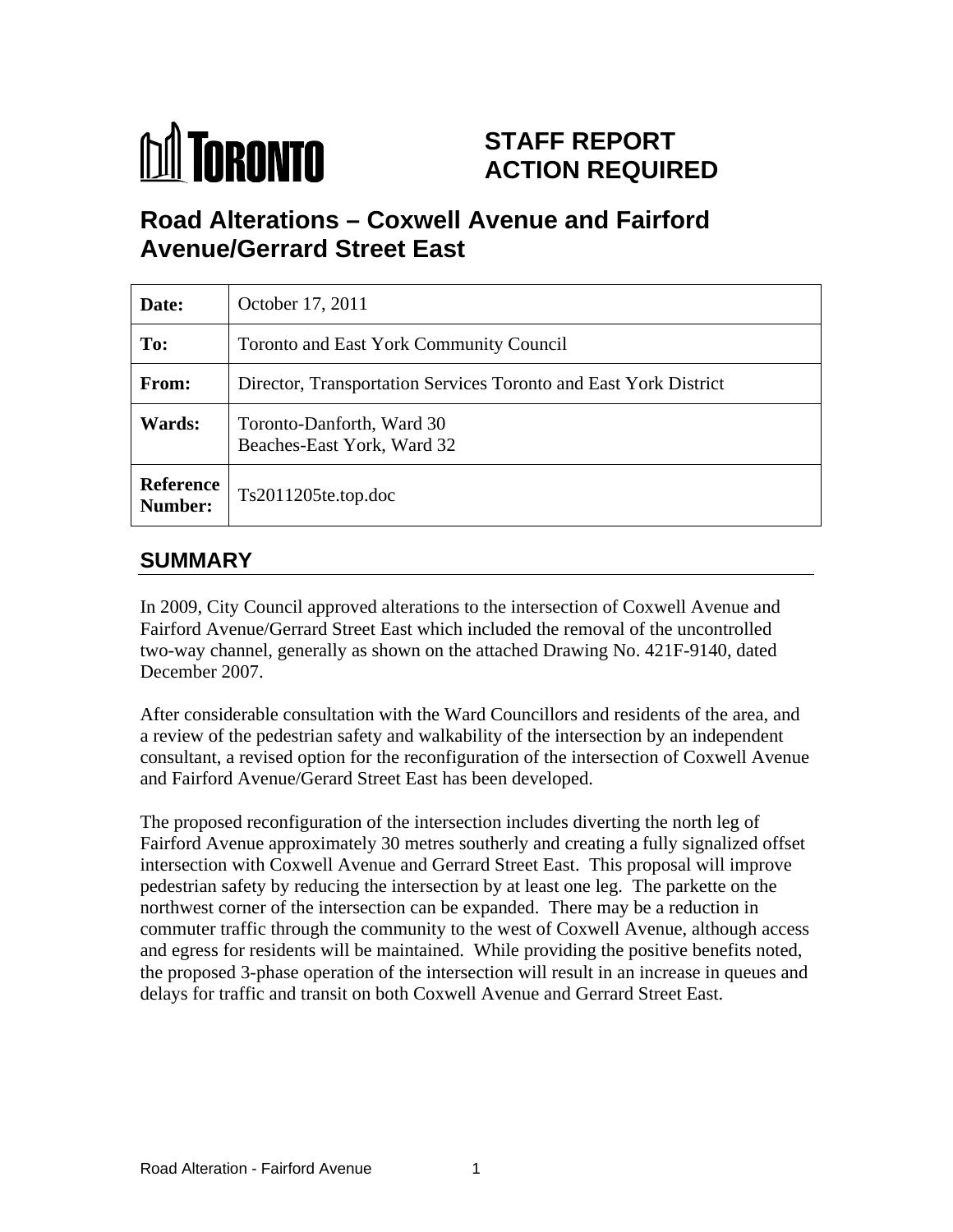#### **RECOMMENDATIONS Transportation Services recommends that:**

- 1. City Council rescind the alteration of the roadway by removing the uncontrolled two-way channel on the southwest corner of the intersection of Coxwell Avenue and Fairford Avenue, generally as shown on Drawing No. 421F-9140 dated December 2007 and attached to the report from the Director of Transportation Services of Toronto and East York District dated October 17, 2011.
- 2. City Council approve the alteration of the intersection of Coxwell Avenue and Fairford Avenue/Gerrard Street East, by diverting the north leg of Fairford Avenue approximately 30 metres southerly and creating a fully signalized offset intersection, generally as shown in Drawing No. 421G-0471, dated October 2011, attached to the report from the Director of Transportation Services of Toronto and East York District dated October 17, 2011, in order to achieve the design deriving pedestrian and community traffic benefits favoured by area residents and recommended by the independent transportation and safety consultant retained to assess various alternatives.
- 3. City Council, upon completion of the proposed reconfiguration of the intersection, prohibit right turns on a red signal from northbound Coxwell Avenue to Gerrard Street East, from southbound Coxwell Avenue to Fairford Avenue, and from eastbound Fairford Avenue to Coxwell Avenue.

#### **Financial Impact**

Preliminary cost estimates for the proposed reconfiguration of the intersection of Coxwell Avenue and Fairford Avenue/Gerrard Street East, including all civil work, utililty relocations and signal modifications are in the order of \$500,000.00. The funds for this work will be requested in the 2012 Transportation Services Capital Budget under the Safety and Operational Improvement Program and construction would be subject to available funding and competing priorities. A portion of the costs related to development of the parkette on the northwest corner will be funded by Urban Design, Civic Improvements.

### **DECISION HISTORY**

At its meeting of April 6, 2009, City Council approved the alteration of the roadway by removing the uncontrolled two-way channel on the southwest corner of the intersection of Coxwell Avenue and Fairford Avenue, generally as shown on the attached Drawing No. 421F-9140 dated December 2007 (Item TE24.74).

#### **ISSUE BACKGROUND**

When initiating the detailed design of the approved road alteration at this intersection, Transportation Services staff consulted with the Ward Councillors and residents of the area. It became apparent that residents, particularly those in the community west of Coxwell Avenue, were not in support of the approved design. In the Spring 2010, at the request of Councillor Paula Fletcher, Transportation Services conducted a pilot project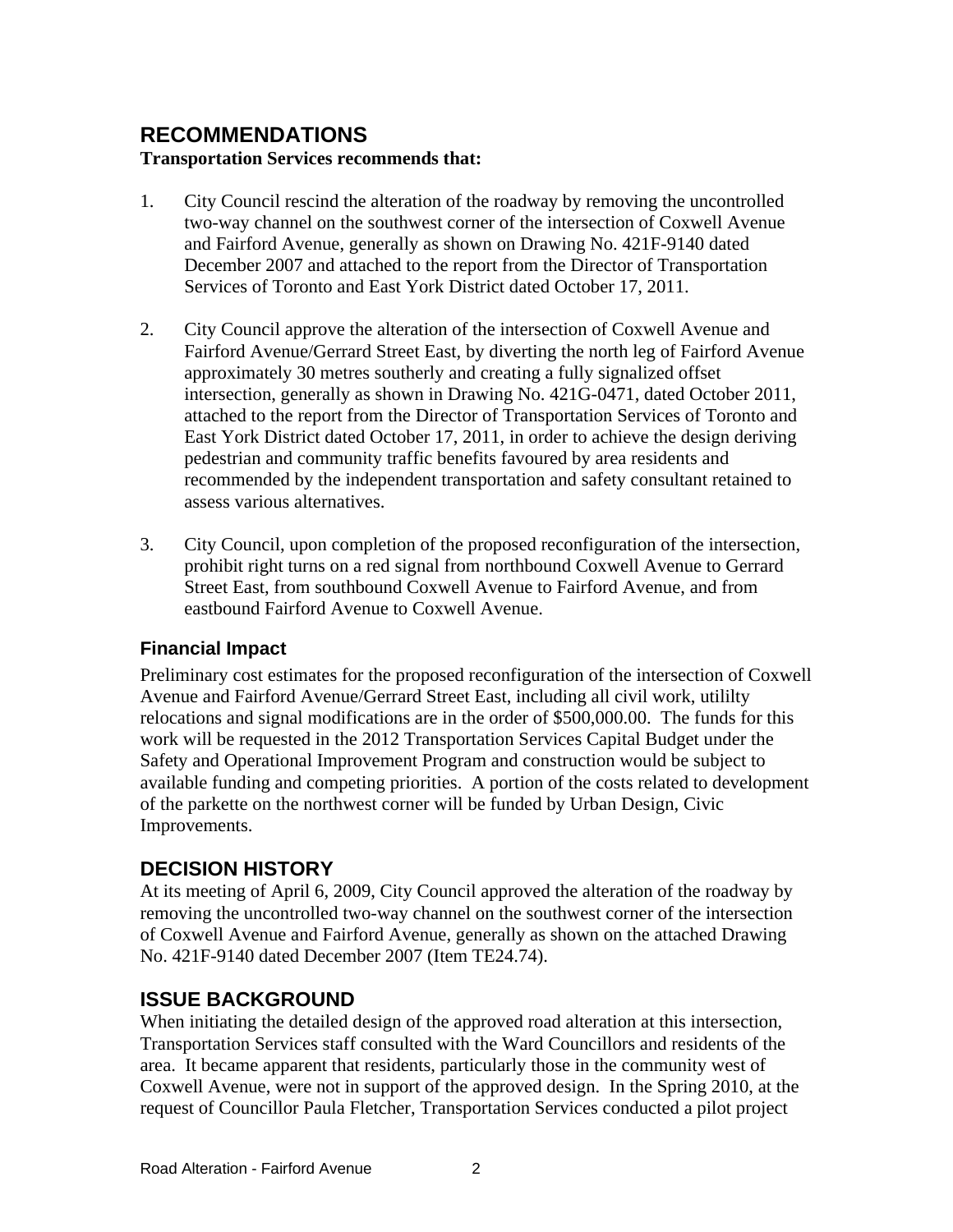that simulated conditions at the intersection under two scenarios: the approved plan (closure of the uncontrolled two-way channel) and an optional plan (diversion of Fairford Avenue southerly, maintaining access via only the two-way channel). Councillors Fletcher and McMahon and area residents were consulted further once the

results of the pilot project were compiled, and concerns with the recommended design persisted. After a competitive process, an independent consultant was hired in Spring 2011 to conduct a pedestrian safety and walkability review of the intersection, review Transportation Services staff's work; assess alternatives; consult with residents and suggest a course of action. As a result of all of this work a revised recommended design has been developed for the intersection of Coxwell Avenue and Fairford Avenue/Gerrard Street East.

# **COMMENTS**

# **Existing Conditions**

Coxwell Avenue is a north/south four-lane minor arterial roadway with a daily traffic volume of approximately 15,000 vehicles. Gerrard Street East is a four-lane east/west minor arterial roadway, with a daily traffic volume of approximately 12,000 vehicles, that intersects Coxwell Avenue at two locations, approximately 300 metres apart, to form two separate intersections. The "lower branch" of Gerrard Street East connects with the west side of Coxwell Avenue to form a four-leg intersection with Eastwood Avenue on the east side. The upper branch of Gerrard Street East connects with the east side of Coxwell Avenue, with Fairford Avenue forming the west leg of the intersection. Both intersections are controlled by traffic signals. Daily traffic volumes on Eastwood Avenue and Fairford Avenue are approximately 3,500 and 5,500 vehicles, respectively. The existing design of the Coxwell Avenue and Fairford Avenue/Gerrard Street East intersection is shown in the attached Drawing No. 421G-0469 dated October 2011. The TTC operates the 22 Coxwell bus route on Coxwell Avenue and the 506 Carlton streetcar which turns at Coxwell Avenue and Gerrard Street East.

### **Previously Approved Intersection Design**

The redesign of the Coxwell Avenue and Fairford Avenue/Gerrard Street East intersection that was approved in April of 2009 consisted of the closure of the uncontrolled two-way channel on the southwest corner of the intersection of Coxwell Avenue and Fairford Avenue.

With the implementation of these improvements, pedestrian safety would have been improved with the removal of the pedestrian crossing across an additional leg of the intersection and relocation of the northbound transit stop on Coxwell Avenue closer to the intersection. Closure of the two-way channel created an area on the southwest corner of the intersection that could be landscaped, improving the aesthetics of the area.

The through movement between Gerrard Street East and Fairford Avenue was maintained in this design. As a result there would have been minimal impacts to the level of service provided for motorists and transit service through the intersection. However, this design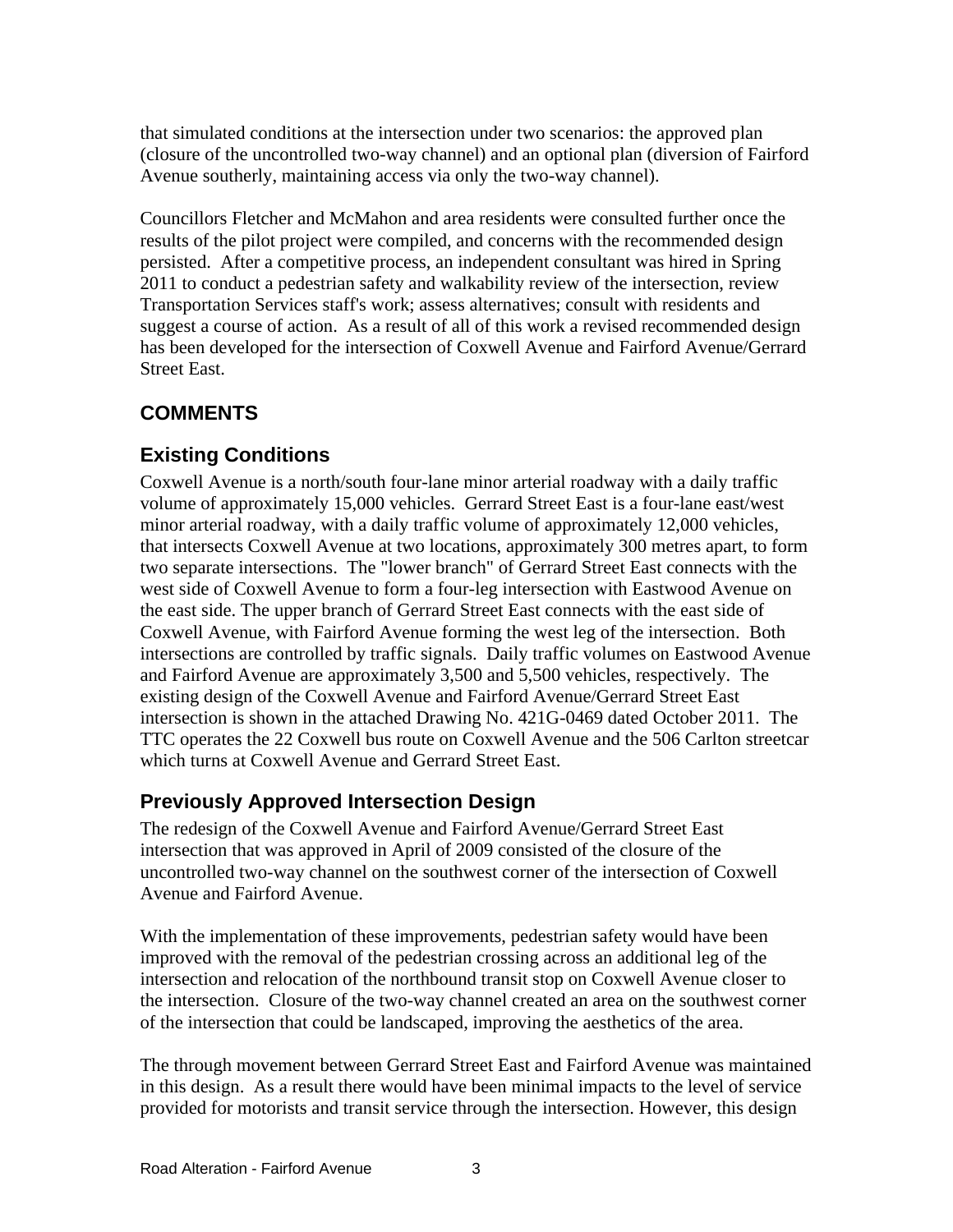did not address concerns with the amount of traffic infiltrating through the community to the west of Coxwell Avenue via Fairford Avenue.

### **Simulation of Intersection Changes**

Transportation Services undertook a pilot project in Spring 2010 to simulate traffic conditions under two scenarios: (1) closure of Fairford Avenue with access via only the uncontrolled two-way channel; and (2) closure of the uncontrolled two-way channel as was previously approved but with a narrowing of Fairford Avenue. The objectives of the pilot project were to demonstrate visually what was being proposed, to measure impacts to the traffic patterns on local streets in the area, and to determine operational impacts to traffic and transit. Traffic barrels and barricades were used for the closures. The simulation for the closure of Fairford Avenue was in place from about March 22, 2010 to April 23, 2010 and the simulation for the closure of the two-way channel was in place from about May 3, 2010 to May 28, 2010.

The review process consisted of traffic counts undertaken before and during both scenarios at the intersections and on local roadways in the communities east and west of Coxwell Avenue. The TTC also undertook transit delay studies in the area. We also compiled comments from the public received by email and telephone, and participated in on-site meetings with residents.

#### Traffic Impacts associated with the closure of Fairford Avenue

Due to the constraints of the existing placement of poles and crosswalks at this intersection, only Coxwell Avenue and Gerrard Street East were included in the signalized intersection. The two-way channel on Fairford Avenue was controlled by a stop sign for eastbound traffic at Coxwell Avenue and eastbound left turns were prohibited.

There were significant traffic impacts during this stage of the pilot project. Prohibition of the eastbound left-turn movement and, by default, the eastbound through movement at the intersection, inconvenienced motorists wanting to travel north and/or east and resulted in many unsafely disobeying the prohibition. We recorded increased delays to traffic and transit on both Coxwell Avenue and upper and lower Gerrard Street East. We also observed illegal double westbound left-turns which resulted in conflicts with pedestrians in the south crosswalk, and between vehicles changing lanes to continue west on Fairford Avenue. A significant volume of traffic was diverted from local roadways west of Coxwell Avenue to local roadways east of Coxwell Avenue. The table below shows the 24-hour change in traffic volumes on these roadways: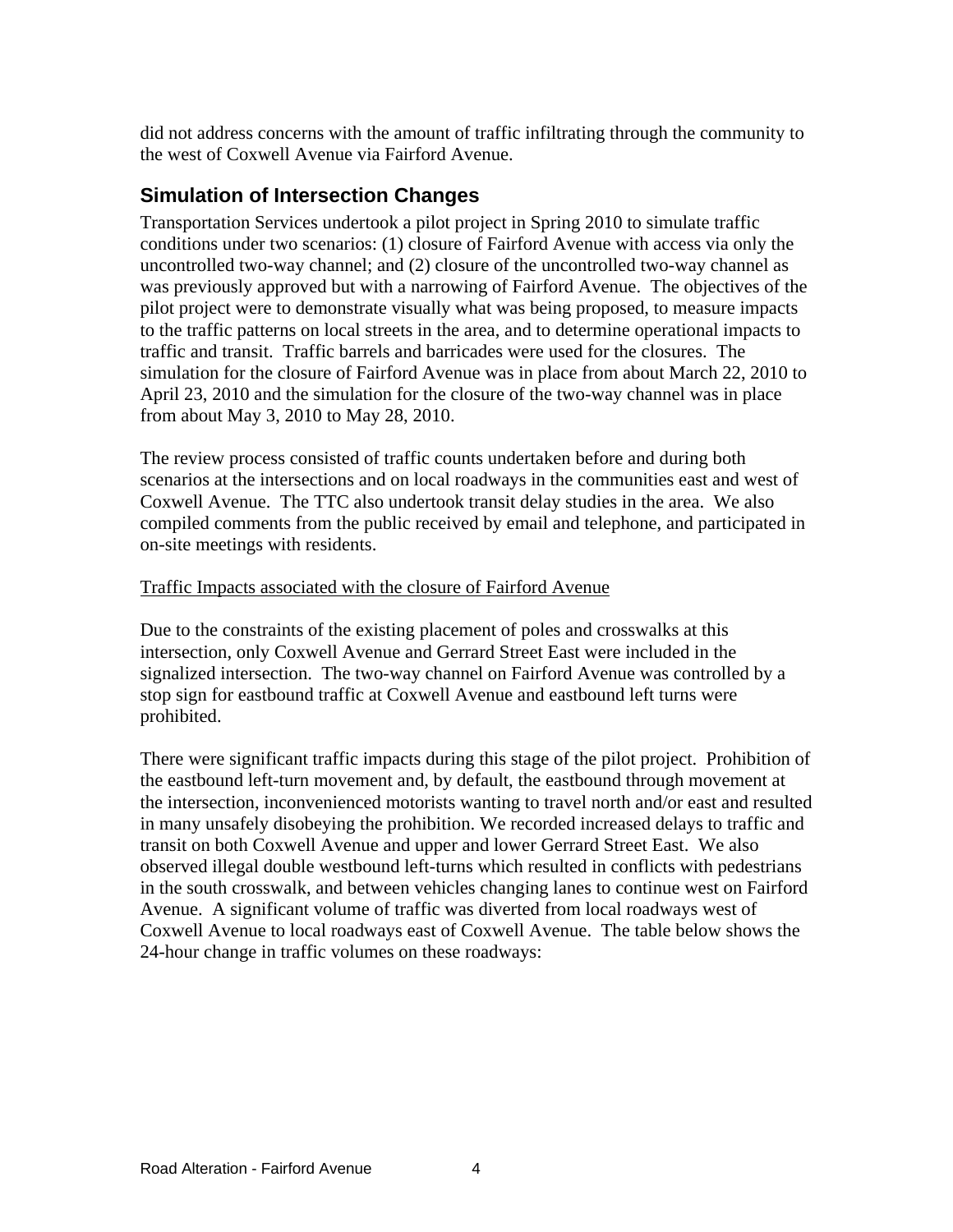| Roadways West of Coxwell Avenue |                   | Roadways East of Coxwell Avenue |                  |
|---------------------------------|-------------------|---------------------------------|------------------|
| Roadway                         | 24-Hour Reduction | Roadway                         | 24-Hour Increase |
| <b>Fairford Road</b>            | - 2049 vehicles   | Gainsborough Road               | $+699$ vehicles  |
| <b>Woodfield Road</b>           | - 80 vehicles     | Beaton Avenue                   | +251 vehicles    |
| Hiawatha Road                   | - 93 vehicles     | Bowmore Road                    | + 139 vehicles   |
| Ashdale Avenue   - 201 vehicles |                   |                                 |                  |
| Craven Road                     | - 479 vehicles    |                                 |                  |
| Rhodes Avenue                   | - 18 vehicles     |                                 |                  |

We received many complaints from residents of the streets east of Coxwell Avenue that experienced increased traffic volumes, and from motorists and residents objecting to the prohibition of the eastbound left-turn movement.

#### Impacts associated with the closure of the uncontrolled two-way channel

During this stage of the pilot project, all existing traffic movements at the intersection of Coxwell Avenue and Gerrard Street East/Fairford Avenue were maintained, resulting in minimal impact to the level of service provided to traffic and transit. Reduction of the width of Fairford Avenue to a single lane in each direction and the elimination of the two-way channel on the southwest corner of the intersection did not significantly reduce traffic capacity. Furthermore, because of these minimal impacts at the intersection, nearby local roadways did not experience significant changes in traffic volumes. The TTC noted minimal impact on their service in the area. The few public comments received were generally positive although the volume of traffic continuing to use Fairford Avenue was noted by local residents.

#### **Pedestrian Safety and Walkability Review and Public Consultation**

In Spring 2011, after a competitive process, Hatch Mott McDonald was retained by the City of Toronto to:

- (1) Conduct a technical review of the pilot study undertaken by Transportation Services staff in 2010 for the intersection reconfiguration;
- (2) Conduct an on-site walkability and pedestrian safety assessment of the area;
- (3) Meet with the community to discuss reconfiguration options for the intersection; and
- (4) Provide an independent assessment of the reconfiguration options and recommend a preferred reconfiguration option.

As requested, the consultant assessed the area for pedestrian safety and walkability. They developed alternatives for reconfiguring the intersection and a meeting was held with the community on June 23, 2011. The Consultant's evaluation of the reconfiguration options was based on the following criteria which considered core concerns received from the public:<br>"(1) Improve pedestrian safety and walkability;

- 
- (2) Ensure the community roads perform as per their roadway classification; and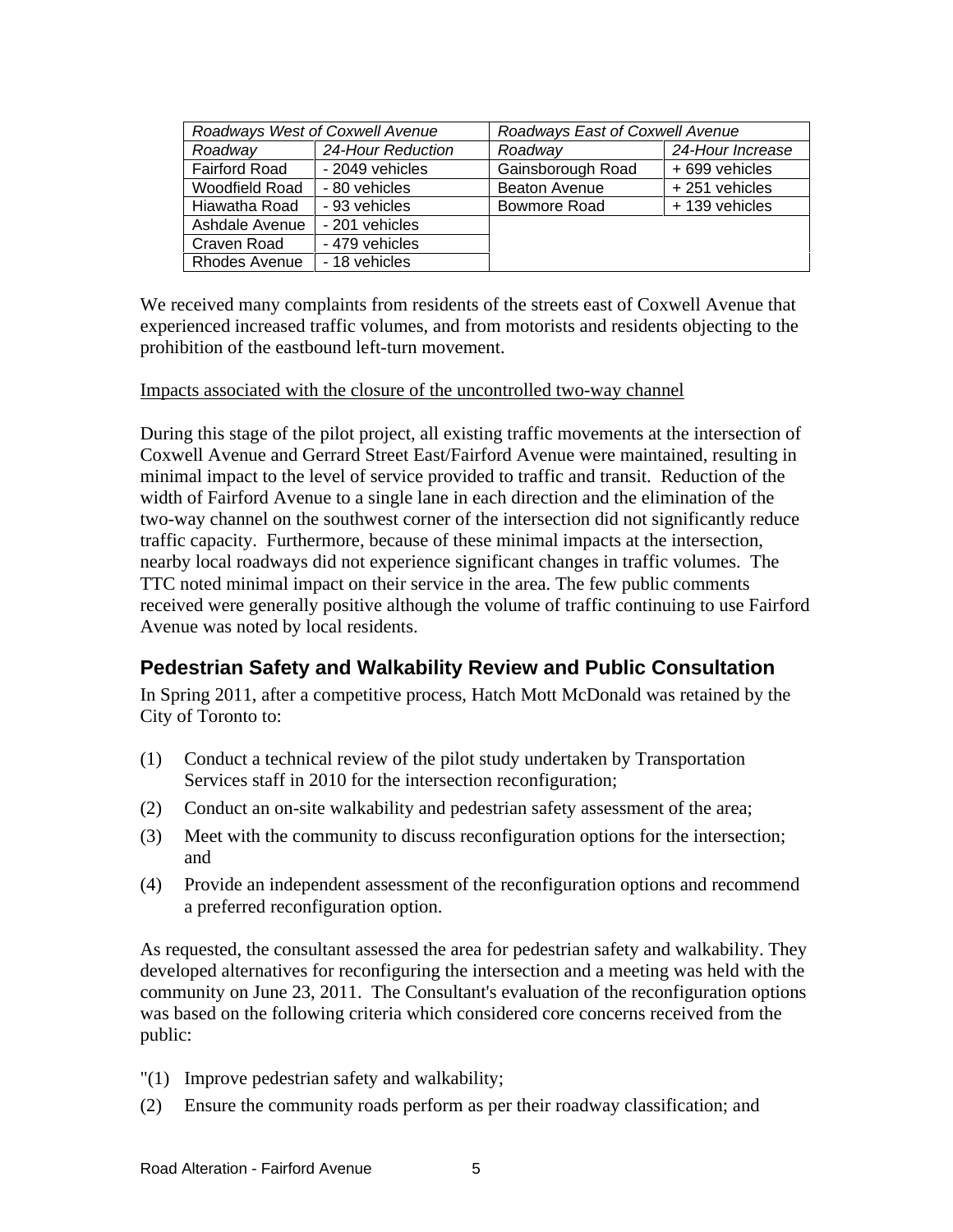(3) Improve the aesthetics of the intersection."

The Consultant considered the input received from the community and developed a recommended option for reconfiguring the intersection of Coxwell Avenue and Fairford Avenue/Gerrard Street East.

#### **Recommended Option**

The Consultant's recommended option is shown in Drawing No. 421G-0471 dated October 2011. This proposal includes the expansion of the parkette on the northwest corner of the intersection. The north leg of Fairford Avenue is diverted southerly and a two-way street is provided along the south leg of Fairford Avenue at the current location of the two-way channel. The south side crosswalk across Coxwell Avenue is relocated to immediately south of the south leg of Fairford Avenue, incorporating both Fairford Avenue and Gerrard Street East in a fully signalized offset intersection with Coxwell Avenue.

The following reasons were given by the consultant for this choice:

- (1) The proposal "reduces the intersection by at least one leg, ultimately making the intersection safer."
- (2) "Infiltration into Ward 30 can be reduced as commuters will no longer be able to drive straight through the intersection, but it does allow residents' access and egress from their community via Fairford Avenue."
- (3) "The surrounding roads will be able to function as per their classification."
- (4) "A three-phase light will allow for manoeuvrability at the intersection."

The consultant's report also recommended that:

- (1) Toronto Transit Commission (TTC) review the location of its bus and streetcars stops and review the location for driver exchange which occurs at the corner of Coxwell Avenue and lower Gerrard Street East.<br>
(2) Transportation Services review the operation of Coxwell Avenue and Gerrard
- Street East to ensure that they can function as arterial roadways, and review signal timing plans that are appropriate to manage the traffic and transit operations at the intersections.
- (3) Transportation Services develop a plan for signs and pavement markings for the reconfigured intersection which would identify that Gerrard Street East continues via Coxwell Avenue and includes zebra stripes to show drivers where pedestrians are crossing the street.
- (4) The Toronto District School Board develop a Transportation Demand Management Plan for the Roden Junior Public School. This school is located in the community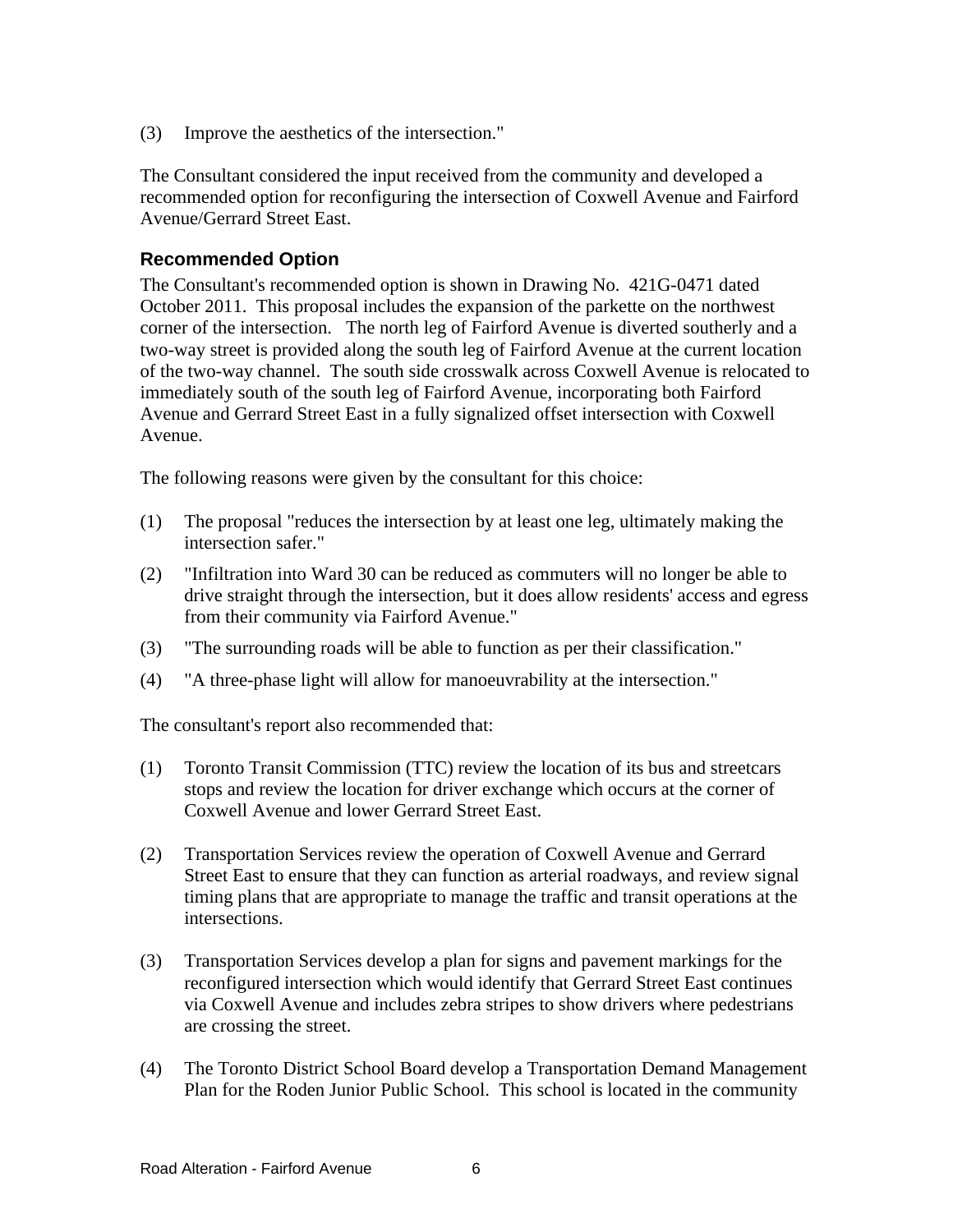to the west of Coxwell Avenue and attracts motorists bringing students to the school from outside of the immediate area.

(5) The reconfigured intersection should operate as a multi-phase protected intersection (3 or 4 signal phase operation) and should include the prohibition of right turns on a red signal for both northbound traffic turning right from Coxwell Avenue to Gerrard Street East and eastbound traffic turning right from Fairford Avenue to Coxwell Avenue, and the prohibition of parking on Fairford Avenue.

# **Operational Impacts of Recommended Option**

The proposed operation of the intersection as a fully signalized offset with three signal phases will, to some degree, be accompanied by similar impacts as the first stage of the pilot project conducted by Transportation Services. A mitigating difference, however, is that the eastbound left-turn movement will be maintained so there will not be the inconvenience to motorists leaving the community to the west of Coxwell Avenue. Also, since the through movement between Fairford Avenue and Gerrard Street East is maintained, albeit through a left- and then right-turn movement, there may not be the same degree of diversion of traffic, from the local roads west of Coxwell Avenue, to those roads east of Coxwell Avenue. However, we do expect the following operational impacts:

- $\bullet$ Implementation of three signal phases will result in increased queues and delays to traffic using the intersection, and may increase the wait time for pedestrians crossing Coxwell Avenue.
- TTC streetcars and bus service will experience an increase in delays resulting in  $\bullet$ reduced service levels and compromised travel schedules.
- Since all westbound vehicles approaching Coxwell Avenue on upper Gerrard Street  $\bullet$ East will be required to turn left or right, there is still a potential for double westbound left turns and the resultant conflicts between these motorists and vehicles changing lanes to access Fairford Avenue, and also between left turns and pedestrians in the south side crosswalk.